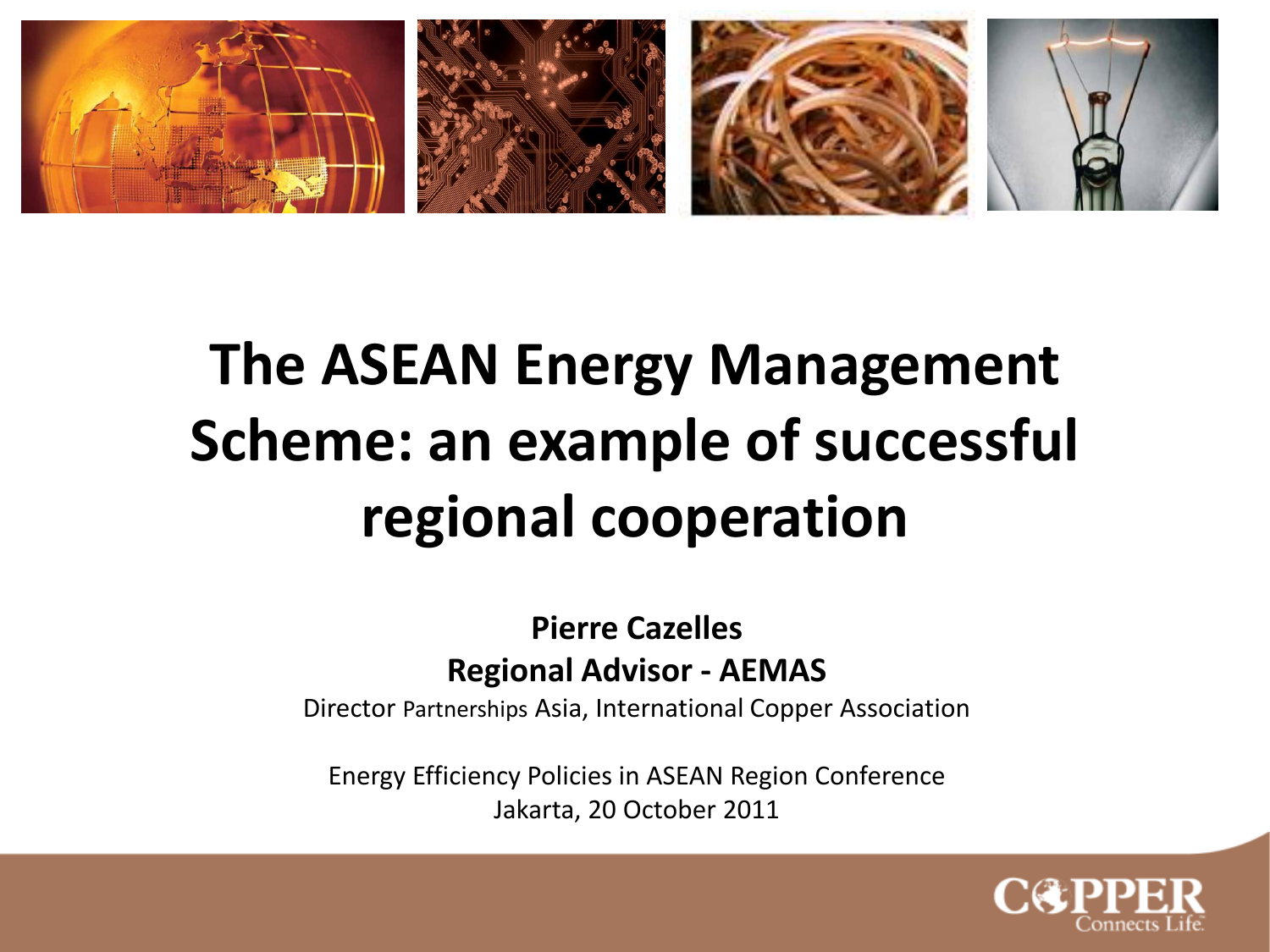# **1. Origin of AEMAS**



- Need from ASEAN governments to support their energy efficiency promotion policies (APAEC 1999-2004)
- Two major problems faced:
	- Lack of managerial skills among energy managers (all training program focus on technical aspects)
	- Lack of interest from end-users to invest in energy efficiency; cost savings is not strong driver (apart for very energy intensive industries)
- One objective: establish a regional scheme with mutual recognition among countries



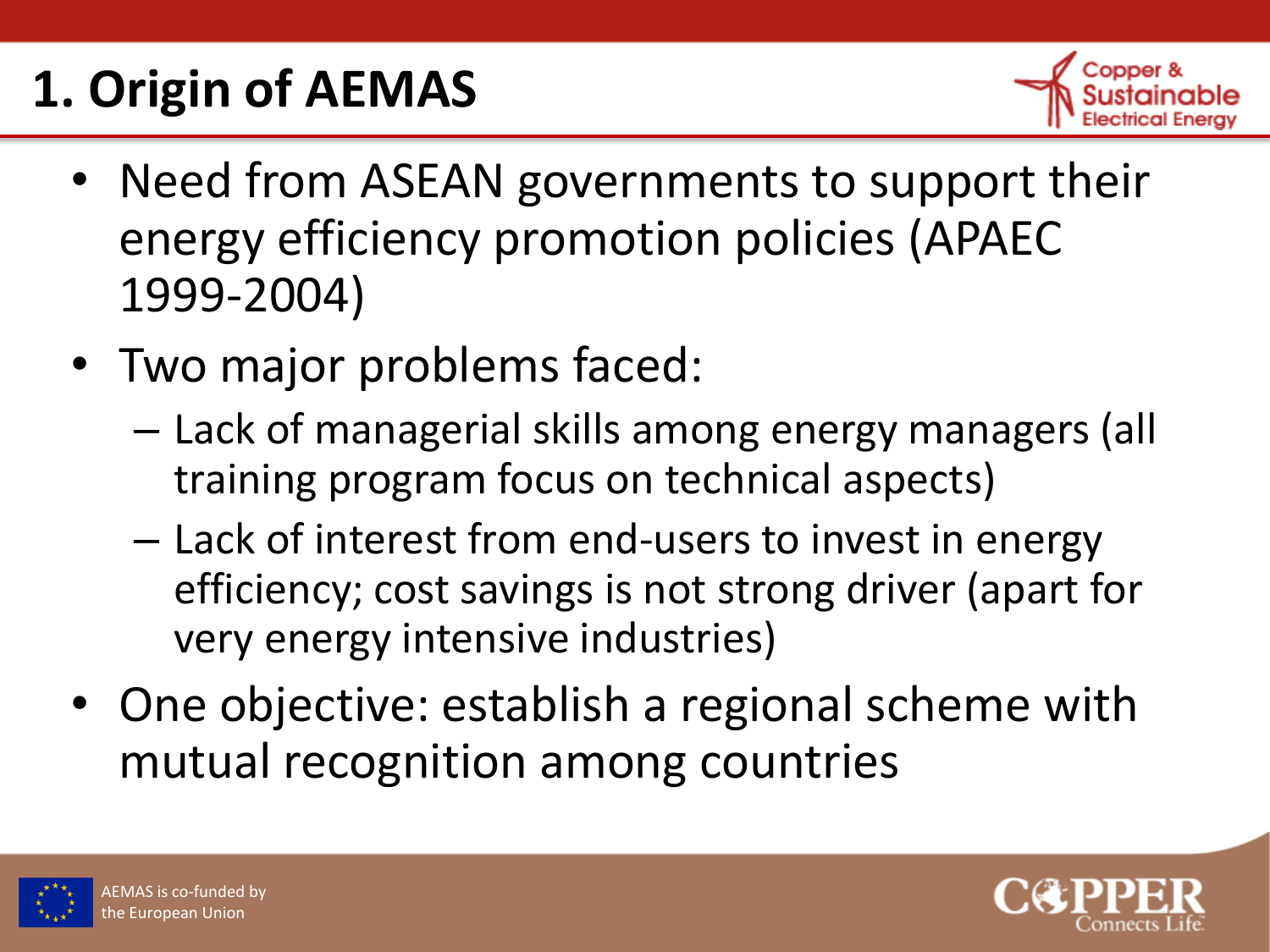# **2. Overall design of AEMAS**

"System of certification based on excellence in energy management"



## **Training and certification of Energy Managers**

- Training curriculum focused EXCLUSIVELY on managerial aspects: how to establish and manage and EnMgt system
- Two levels of certification: Certified EnMer and Professional EnMer

### **Certification of companies**

- Based on ISO 50001 with additional requirements
- Three levels of certification to progressively drive towards EnMgt best practices

#### **Energy Management Gold Standard AEMAS**



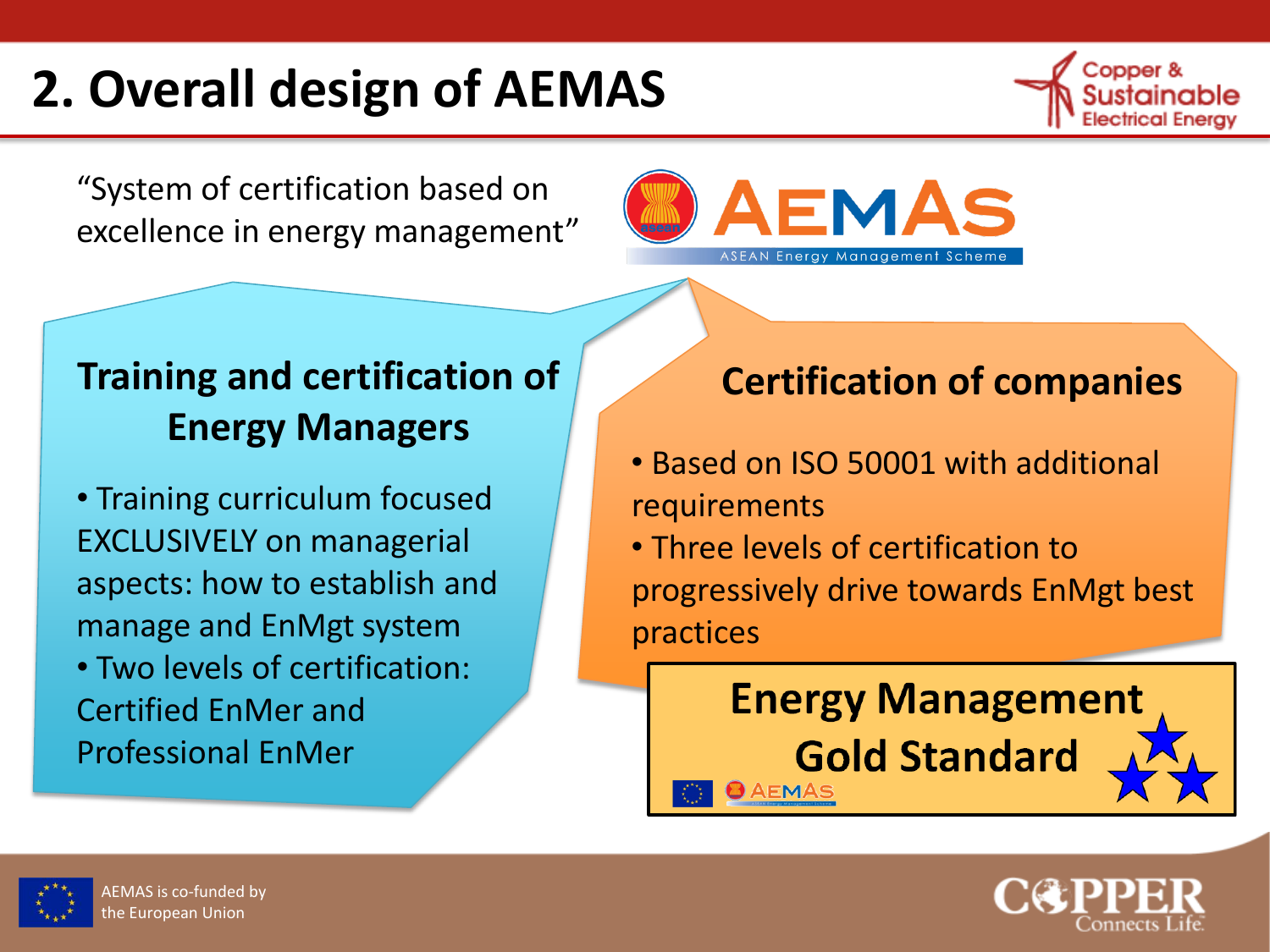## **3. AEMAS Structure**









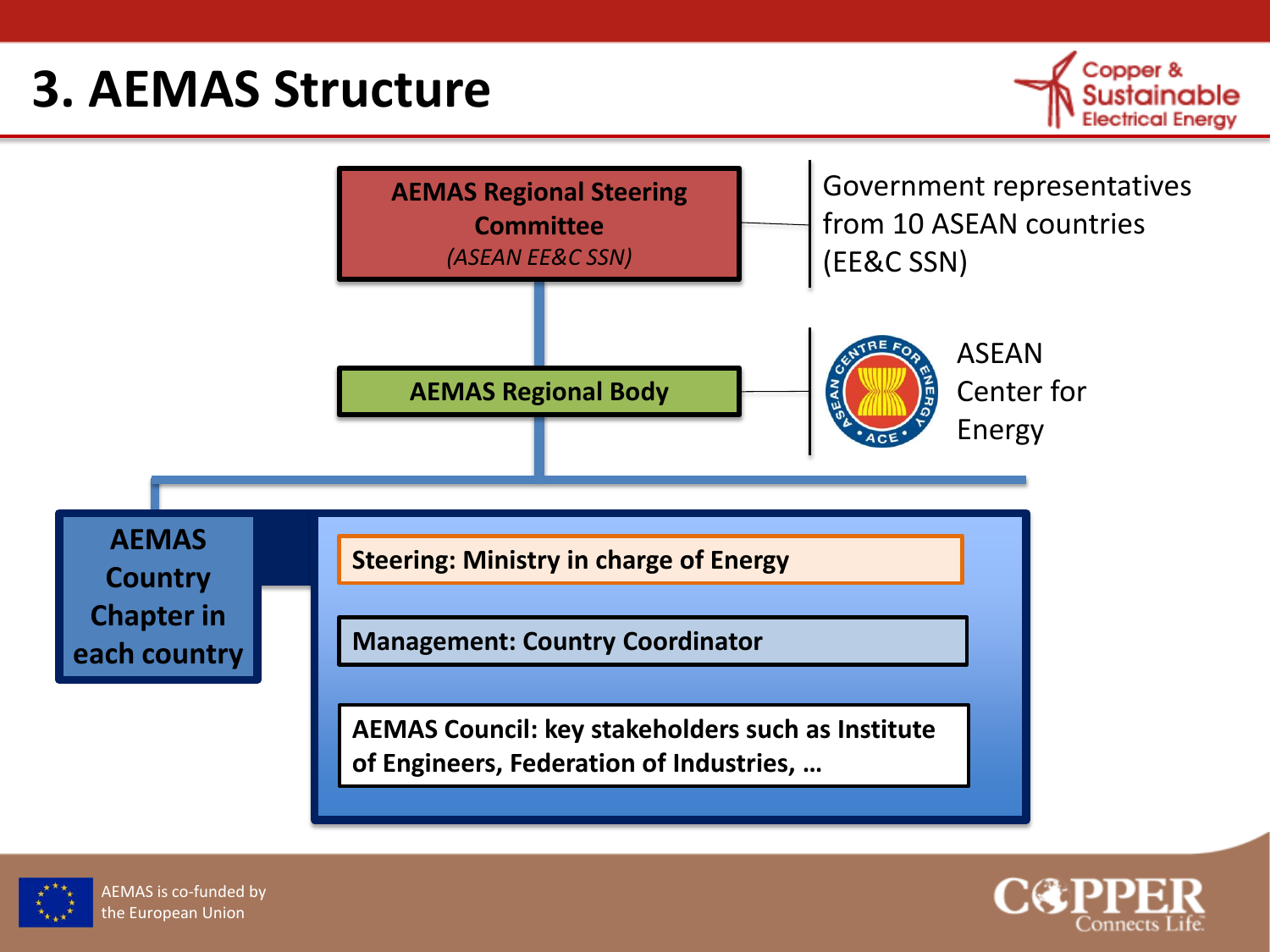## **4. Training and certification of Energy Managers**

- Local trainers trained and certified by AEMAS regional experts
- Same training curriculum, same certification procedures
- Certification delivered by country coordinator and ACE
- Certification recognized in all 10 ASEAN countries



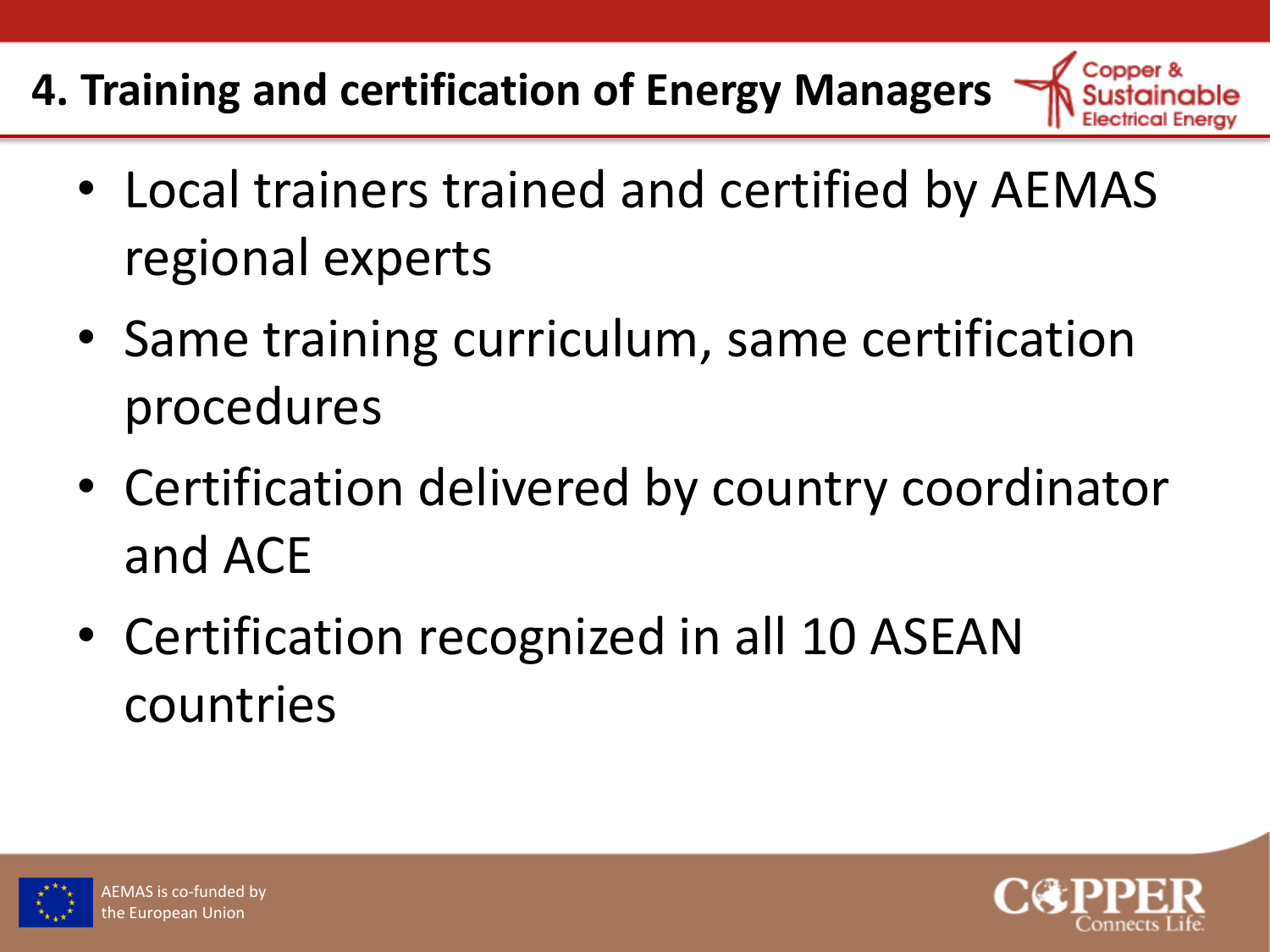# **5. Energy Management Gold Standard**



### **Why the Energy Management Gold Standard?**

- ISO 50001 "Energy Management Standard" is a powerful tool to assist energy managers set up a sustainable energy management system
- HOWEVER, ISO 50001 does NOT require certified companies to improve their energy efficiency: "ISO 50001:2011 *does not prescribe specific performance criteria with respect to energy" (extract from ISO 50001 standard)*
- Objective of ASEAN governments: convince energy end-users to improve their energy efficiency > ISO 50001 is not sufficient





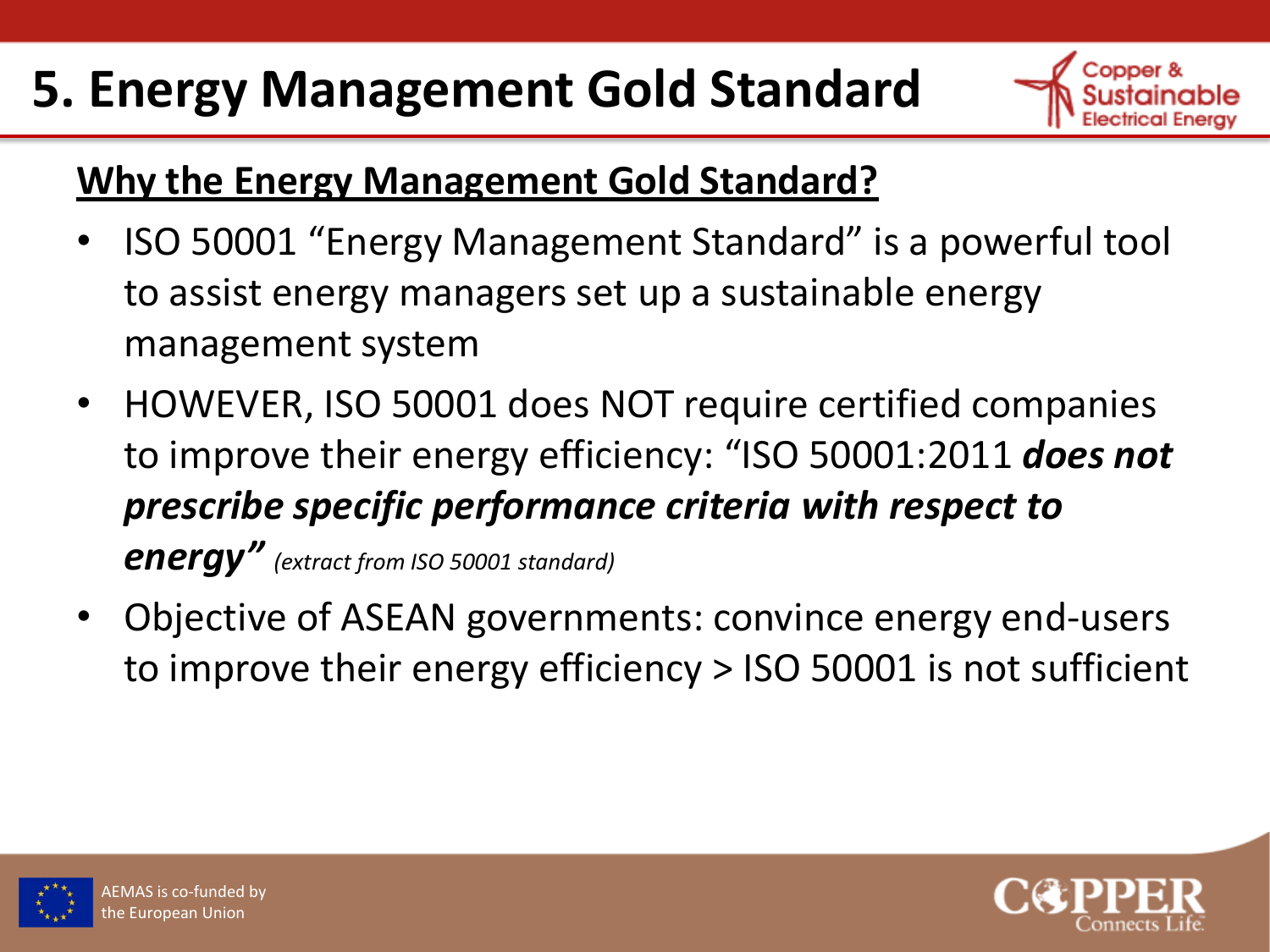## **6. Energy Management Gold Standard vs. ISO 50001**

| <b>ISO 50001</b>                                    |                                                        |                                                                               |
|-----------------------------------------------------|--------------------------------------------------------|-------------------------------------------------------------------------------|
| Corporate energy policy                             | $\blacktriangledown$                                   | $\triangledown$                                                               |
| Energy Management system in place and<br>documented | ☑                                                      | $\boxed{\mathcal{S}}$                                                         |
| Trained and certified energy manager                | $\blacktriangledown$                                   | $\boxed{\checkmark}$                                                          |
| Motivation                                          | ☑                                                      | $\triangledown$                                                               |
| <b>Budget management</b>                            | $\boxed{\checkmark}$                                   | $\boxed{\checkmark}$                                                          |
| Demonstration of budget spending                    |                                                        | $\triangledown$                                                               |
| Demonstration of EE measures implementation         |                                                        | $\triangledown$                                                               |
| Verified improvement of EEI                         |                                                        | $\triangledown$                                                               |
|                                                     | Energy Management System in<br>place, budget allocated | <b>Real EE improvement; Energy</b><br><b>Management System is sustainable</b> |





Copper &

**Electrical Energy** 

able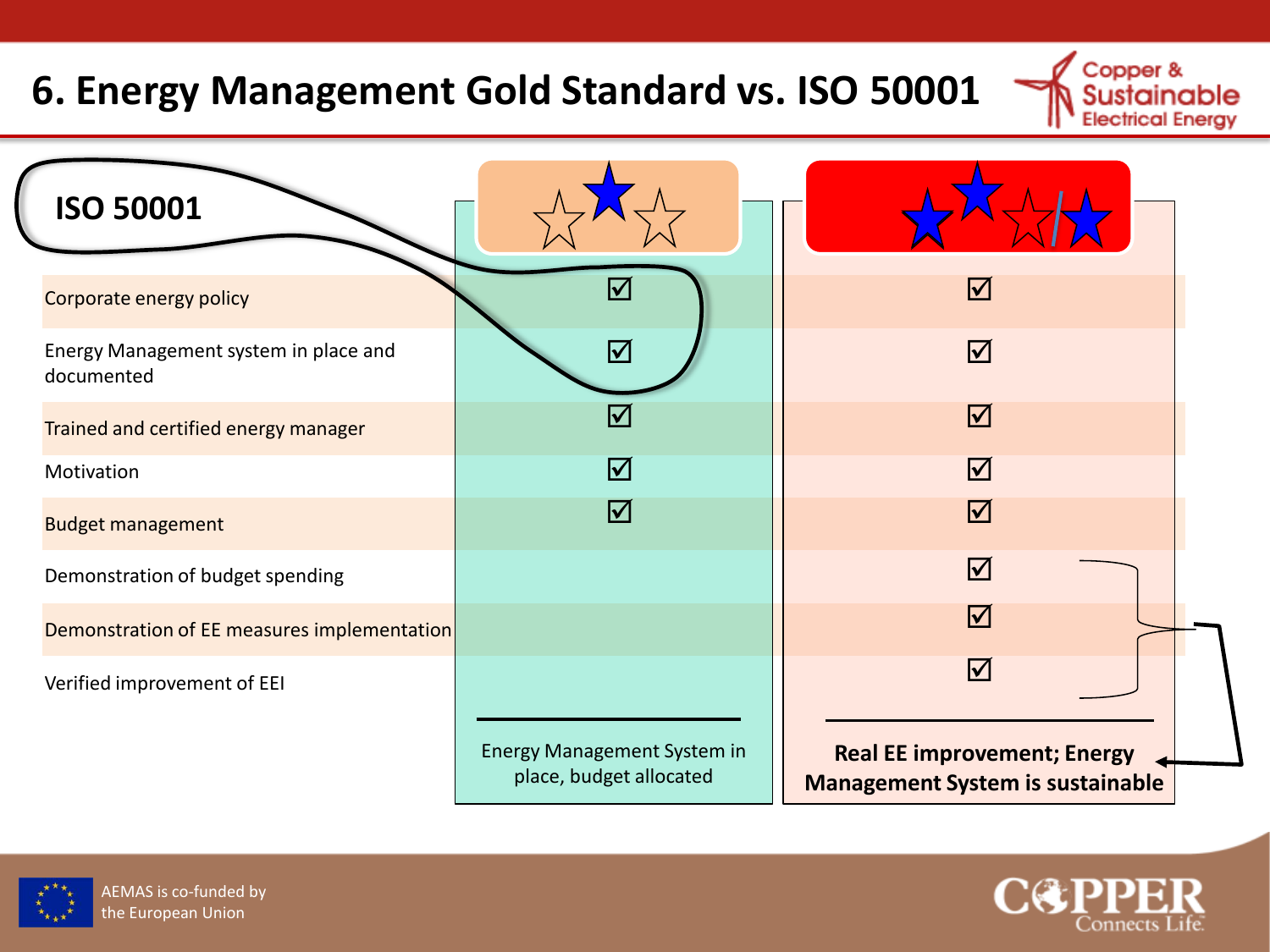

Objectives (2010-2013):

- Train and certify 3,000 Energy Managers
- 100 local trainers
- 100 local auditors
- 2,000 energy end-users certified under Energy Management Gold Standard



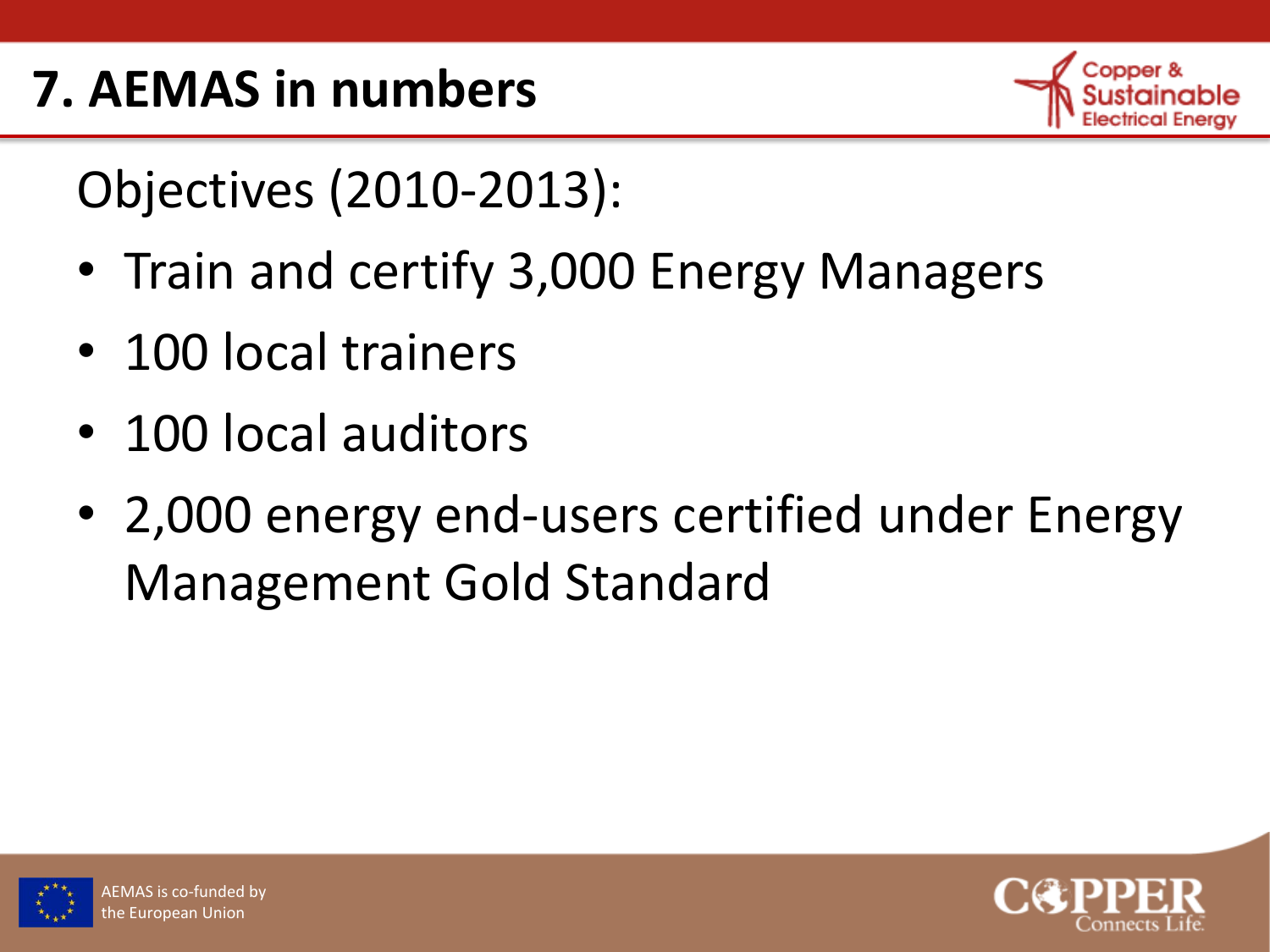# **8. Achievements so far**



- AEMAS already established in all ASEAN countries
- 260 energy managers already certified; 100 additional per month
- 5 companies already certified 1-star under Energy Management Gold Standard:
	- Malaysia: University Technology Malaysia; Telekom Malaysia R&D
	- Philippines: San Miguel-Yamamura Packaging Corporation; Texas Instrument; Toshiba Information Equipment